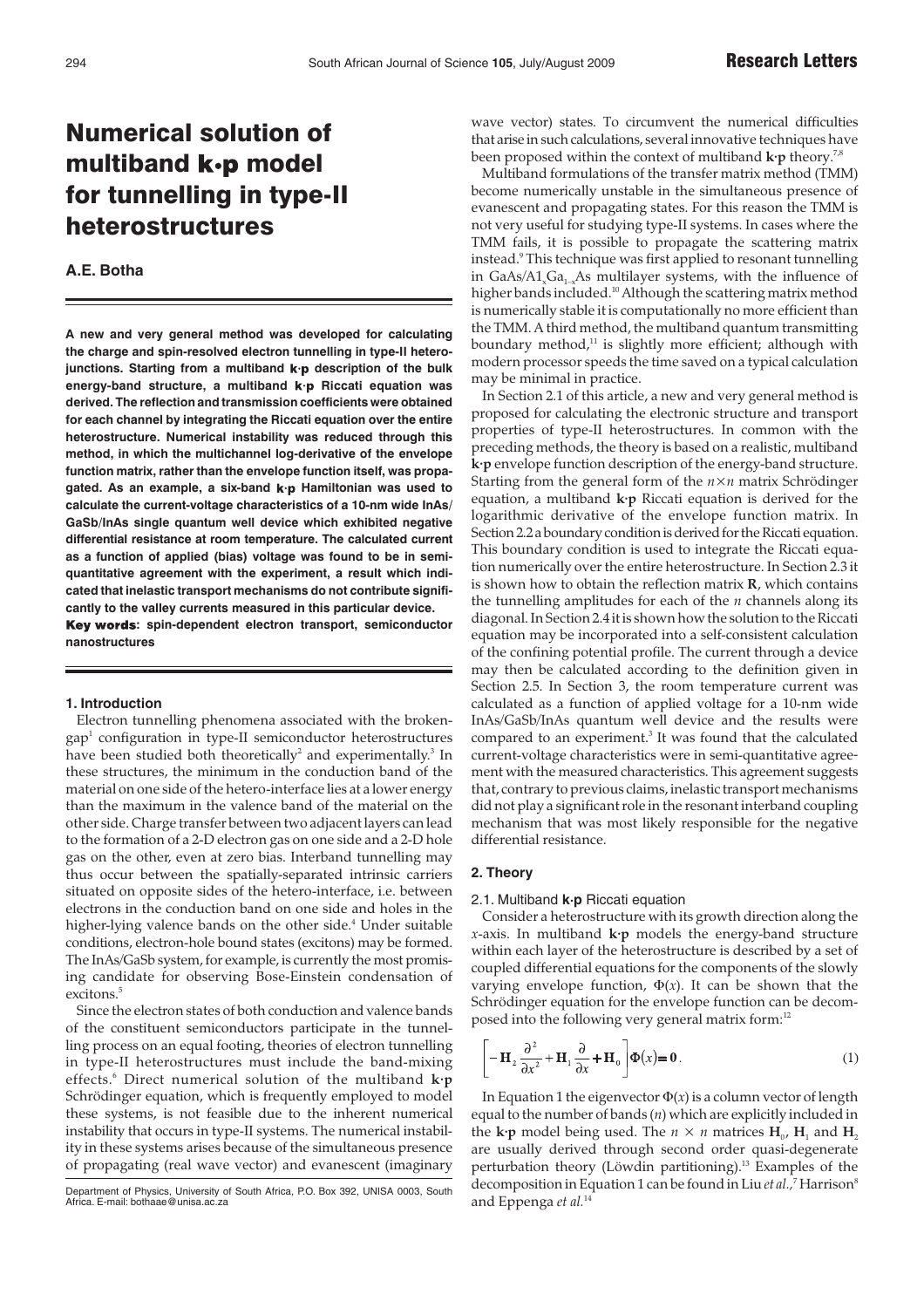Instead of working with an *n*-component column vector  $\Phi(x)$ , it is advantageous to construct an  $n \times n$  envelope function matrix, denoted by  $F(x)$ . This matrix contains in its columns the *n,* linearly independent solution vectors of the stationary problem posed by Equation 1.

It can be shown quite generally that  $H_2$  is non-singular.<sup>15</sup> Equation 1 can therefore be multiplied throughout by  $\mathbf{H}_{2}^{-1}$ , resulting in

$$
\frac{\partial^2 \mathbf{F}}{\partial x^2} = \mathbf{H}_2^{-1} \mathbf{H}_0 \mathbf{F}(x) + \mathbf{H}_2^{-1} \mathbf{H}_1 \frac{\partial \mathbf{F}}{\partial x}.
$$
 (2)

By substituting the general relation

$$
\frac{\partial^2 \mathbf{F}}{\partial x^2} = \left[ \frac{\partial}{\partial x} \left( \frac{\partial \mathbf{F}}{\partial x} \mathbf{F}^{-1} \right) + \left( \frac{\partial \mathbf{F}}{\partial x} \mathbf{F}^{-1} \right)^2 \right] \mathbf{F},\tag{3}
$$

(which holds for any non-singular matrix **F**) into the left-hand side of Equaion 2, the multiband **k·p** Riccati equation

$$
\frac{\partial \mathbf{Y}}{\partial x} = \mathbf{H}_2^{-1} \mathbf{H}_0 + \mathbf{H}_2^{-1} \mathbf{H}_1 \mathbf{Y} - \mathbf{Y}^2 , \qquad (4)
$$

is obtained. Here **Y** has been defined as

$$
\mathbf{Y} = \left(\frac{\partial \mathbf{F}}{\partial x}\right) \mathbf{F}^{-1} \,. \tag{5}
$$

In recognition of the logarithmic derivative form of Equation 5, **Y** will be referred to as the log-derivative of **F**.

#### 2.2. Boundary condition for the Riccati equation

Consider the multiband potential profile of the heterostructure shown schematically in Fig. 1. The device consists of a central active region sandwiched between two flat-band contact regions. Assume that within the active region  $(x_L, x_R)$  the potential may vary arbitrarily, but that it remains constant (not necessarily zero) in the outer two contact regions, i.e. for  $x \le x_i$  and  $x \ge x_k$ . By making the very reasonable assumption that all charge carriers are incident from the left contact region, it follows that there can be no reflected waves in the right contact region. For  $(x \ge x_R)$ , the matrix solution to Equation 1 can therefore be written in terms of transmitted plane waves as

$$
\mathbf{F}_{R}(x) = \mathbf{D}_{+} \begin{pmatrix} e^{+ix(k_{1})_{x}} & 0 & 0 & \dots & 0 \\ 0 & e^{+ix(k_{2})_{x}} & 0 & \dots & 0 \\ 0 & 0 & e^{+ix(k_{3})_{x}} & \dots & 0 \\ \vdots & \vdots & \vdots & \ddots & \vdots \\ 0 & 0 & 0 & \dots & e^{+ix(k_{n})_{x}} \end{pmatrix} \mathbf{TC}.
$$
 (6)

Here  $D_{\perp}$ , **T** and **C** are  $n \times n$  matrices.  $D_{\perp}$  is a known matrix whose columns are made up of the *n* linearly-independent eigenvectors of Equation 1 within the right contact region. Although  $D_{+}$  can be obtained analytically for relatively small values of *n* (for example, see Botha<sup>4</sup>), a more general numerical method has recently been suggested by Harrison.<sup>8</sup> The numerical method consists of re-writing the non-linear eigenproblem posed by Equation 1 as a linear eigenproblem for the wave vector components  $(k_i)_x$   $(i = 1, 2,..., n)$  (see Equation 10.35 in Harrison $^{\rm 8}$ ). In Equation 6, **T** is an (as yet) unknown transmission matrix which depends only on the electron energy *E,* the transverse component of the carrier wave vector  $\mathbf{k}_{\parallel}$  and the applied voltage *Va* . The matrix **C** is constant with respect to *x* and may be chosen arbitrarily. It is most convenient to choose **C** such that  $\mathbf{F}_p(x_0) = \mathbf{1}$ , where **1** is the  $n \times n$  identity matrix and  $x_0 > x_p$ . By making this choice, and evaluating Equation 6 at  $x = x_0$ , it follows that



**Fig. 1**. Schematic multiband potential profile (showing only two bands) along the growth direction of a semiconductor heterostructure. Within the active region, i.e. between  $X_{\text{L}}$  and  $X_{\text{R}}$ , the potential may vary arbitrarily. To the left and right of the active region there are two flat-band contact regions.  $V_a$  is the applied (bias) voltage.

$$
\mathbf{C} = \mathbf{T}^{-1} \begin{pmatrix} e^{-ix_0(k_1)_x} & 0 & 0 & \dots & 0 \\ 0 & e^{-ix_0(k_2)_x} & 0 & \dots & 0 \\ 0 & 0 & e^{-ix_0(k_3)_x} & \dots & 0 \\ \vdots & \vdots & \vdots & \ddots & \vdots \\ 0 & 0 & 0 & \dots & e^{-ix_0(k_n)_x} \end{pmatrix} \mathbf{D}_+^{-1}(x_0). \tag{7}
$$

Because the wave vector components  $(k_i_{\!\scriptscriptstyle\chi\!i}$  and matrices  ${\bf D}_\pm$  only depend on *x* indirectly through the potentials  $V_i(x)$ ,  $D_+$  can be treated as constants within the two contact regions. Equation 6 can therefore be differentiated partially with respect to *x,* yielding

$$
\frac{\partial \mathbf{F}_R}{\partial x} = \mathbf{D}_+ \mathbf{K} \begin{pmatrix} e^{+ix(k_1)_x} & 0 & 0 & \dots & 0 \\ 0 & e^{+ix(k_2)_x} & 0 & \dots & 0 \\ 0 & 0 & e^{+ix(k_3)_x} & \dots & 0 \\ \vdots & \vdots & \vdots & \ddots & \vdots \\ 0 & 0 & 0 & \dots & e^{+ix(k_n)_x} \end{pmatrix} \mathbf{T} \mathbf{C}, \quad (8)
$$

where

$$
\mathbf{K} = \begin{pmatrix} i(k_1)_x & 0 & 0 & \dots & 0 \\ 0 & i(k_2)_x & 0 & \dots & 0 \\ 0 & 0 & i(k_3)_x & \dots & 0 \\ \vdots & \vdots & \vdots & \ddots & \vdots \\ 0 & 0 & 0 & \dots & i(k_n)_x \end{pmatrix} .
$$
 (9)

Evaluation of Equation 8 at  $x = x_0$ , with C given by Equation 7, produces the result

$$
\frac{\partial \mathbf{F}_R}{\partial x}(x_0) = \mathbf{D}_+ \mathbf{K} \mathbf{D}_+^{-1}(x_0).
$$
 (10)

Since  $\mathbf{F}_R(x_0) = \mathbf{F}_R^1(x_0) = \mathbf{1}$  (by choice of **C**), the boundary condition required to integrate Equation 4 is then clearly given by

$$
\mathbf{Y}(x_0) = \left[\frac{\partial \mathbf{F}_R}{\partial x} \mathbf{F}_R^{-1}\right](x_0) = \mathbf{D}_+ \mathbf{K} \mathbf{D}_+^{-1}(x_0).
$$
\n(11)

The main advantage of working with **Y**, as opposed to **F**, is that its entries never grow excessively large or small. Equation 4 can therefore be integrated without difficulty over several hundreds of nanometres, even in the presence of strong **k·p** coupling.

Once **Y** has been obtained by numerical integration of Equa-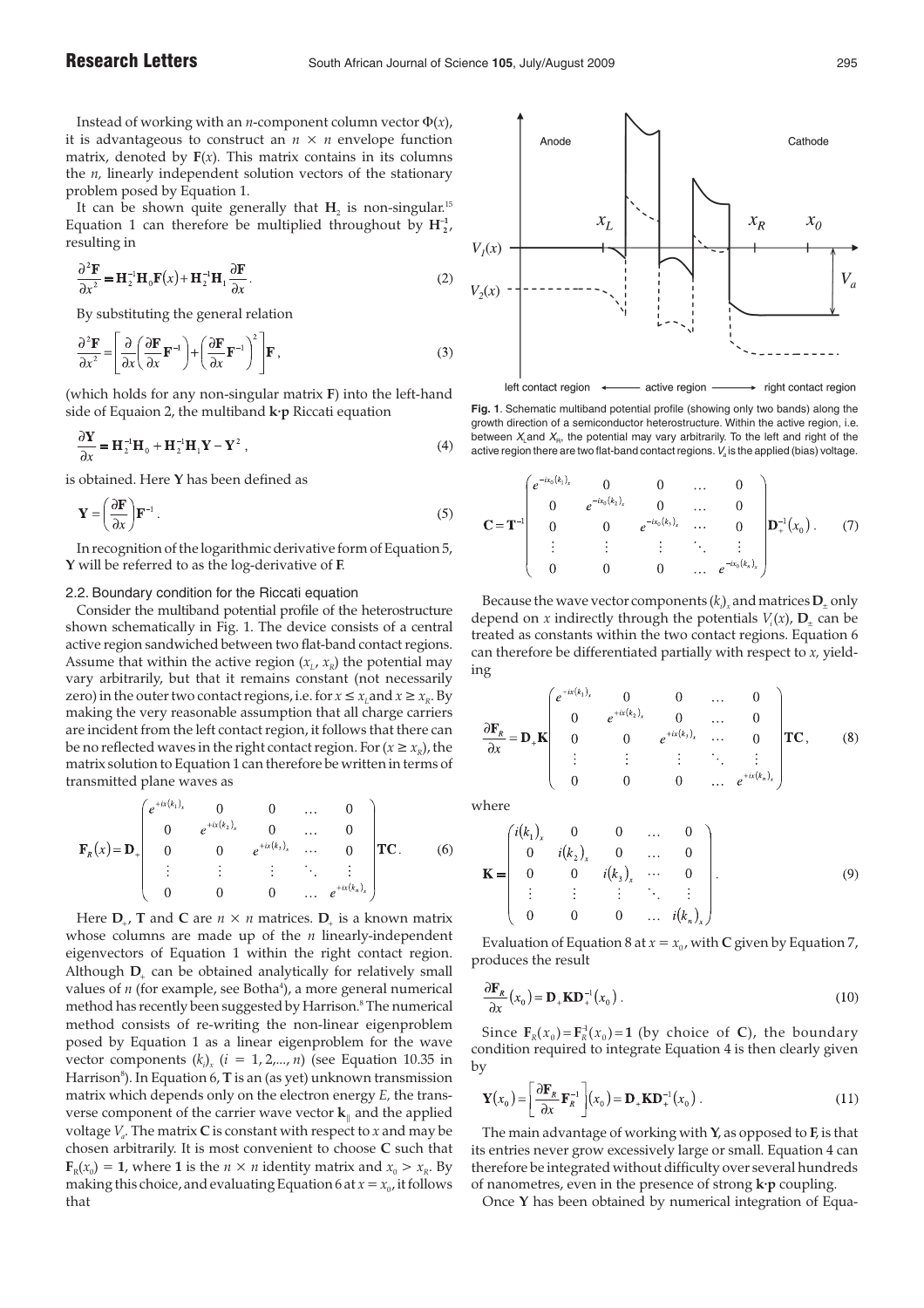tion 4 over the entire heterostructure, the tunnelling probabilities for each channel can be obtained from the reflection matrix **R**, defined next.

#### 2.3. Reflection matrix

In the left contact region (see Fig. 1), for  $x < x_1$ , the solution to Equation 2 can also be expressed in terms of plane waves. In this region there are both incident and reflected waves and the solution must be written as

$$
\mathbf{F}_{L}(x) = \begin{bmatrix}\n e^{+ix(k_{1})_{x}} & 0 & 0 & \dots & 0 \\
0 & e^{+ix(k_{2})} & 0 & \dots & 0 \\
0 & 0 & e^{+ix(k_{3})} & \dots & 0 \\
\vdots & \vdots & \vdots & \ddots & \vdots \\
0 & 0 & 0 & \dots & e^{+ix(k_{n})_{x}}\n\end{bmatrix}
$$
\n
$$
+ \mathbf{D} \begin{bmatrix}\ne^{-ix(k_{1})_{x}} & 0 & 0 & \dots & 0 \\
0 & e^{-ix(k_{2})_{x}} & 0 & \dots & 0 \\
0 & 0 & e^{-ix(k_{3})_{x}} & \dots & 0 \\
\vdots & \vdots & \vdots & \ddots & \vdots \\
0 & 0 & 0 & \dots & e^{-ix(k_{n})_{x}}\n\end{bmatrix} \mathbf{R} \mathbf{C},
$$
\n(12)

where  $D_{+}$  are defined as before and  $R$  is the desired reflection matrix. By evaluating Equation 12 and its first derivative at  $x = 0$ , and multiplying both the resulting equations from the right by  $C^{-1}$ , it is found that

$$
\mathbf{F}_{L}(0)\mathbf{C}^{-1} = \mathbf{D}_{+}(0) + \mathbf{D}_{-}(0)\mathbf{R}
$$
\n(13)

and

$$
\mathbf{F}_{L}'(0)\mathbf{C}^{-1} = \mathbf{D}_{+}(0)\mathbf{K}(0) - \mathbf{D}_{-}(0)\mathbf{K}(0)\mathbf{R}.
$$
 (14)

Here **K** is defined as in Equation 9. Multiplication of Equation 14 from the right by the inverse of Equation 13, produces

$$
\mathbf{Y}(0) = \mathbf{F}_L(0)\mathbf{C}^{-1}\mathbf{C}\mathbf{F}_L(0) = (\mathbf{D}_+ \mathbf{K} - \mathbf{D}_-\mathbf{K}\mathbf{R})(\mathbf{D}_+ + \mathbf{D}_-\mathbf{R})^{-1}.
$$
 (15)

By solving for **R** in Equation 15, the reflection matrix is obtained as

$$
\mathbf{R} = (\mathbf{D}_{\perp}\mathbf{K} + \mathbf{Y}(0)\mathbf{D}_{\perp})^{-1}(\mathbf{D}_{\perp}\mathbf{K} - \mathbf{Y}(0)\mathbf{D}_{\perp}).
$$
 (16)

All quantities on the right of Equation 16 are to be evaluated at  $x = 0$ . The matrix **Y**(0) is obtained by integrating Equation 4 from some point  $x = x_0 > x_R$  back to  $x = 0$ , starting with the boundary condition given by Equation 11. Note that the diagonal entries in **R** contain the reflection amplitudes for each channel. It can be shown that transmission coefficient  $T_i$  for the *i*th channel is related to **R** by  $T_i = 1 - R_{ii}R_{ii}^*$  (no sum over *i*), where  $R_{ii}$  is the *i*th diagonal entry of  **and**  $R_{ii}^*$  **denotes complex conjugation.** 

#### 2.4. Self-consistent Schrödinger-Poisson scheme

Because the above method produces the log-derivative  $Y(x)$  it can be used to perform a fully self-consistent calculation of the heterostructure energy-band profile. This is an important advantage over other methods, such as the scattering matrix method which only produces the amplitudes of the envelope functions, not the functions themselves. Once Equation 4 has been integrated and  $Y(x)$  is known throughout the entire heterostructure, a second integration can be performed to obtain the envelope function matrix  $F(x)$  from Equation 5 and the boundary condition  $\mathbf{F}(x_0) = 1$ . By using the envelope functions, the energy-band profile and the corresponding reflection matrix can then be calculated self-consistently in conjunction with Poisson's equation.<sup>16</sup>

#### 2.5. Current-voltage characteristics

Having obtained the transmission coefficients  $T_i$  as functions of the electron energy *E,* transverse component of the wave vector **k**|| and applied voltage *Va* ; the current *I* flowing through the device can be calculated as a function of  $V_a$ . For the InAs/GaSb/InAs quantum well device studied in Section 3, there is only one open channel and the current *I* flowing through the structure is defined as<sup>17,18</sup>

$$
I = \frac{A}{2\pi^2} \int_{0}^{V_0} dE \left[ F_A(E) - F_C(E) \right]_{0}^{k_{\rm H}(E, k_x = 0)} d\mathbf{k}_{\rm H} \cdot \mathbf{k}_{\rm H} \rho v_x T(E, \mathbf{k}_{\rm H}, V_a), \quad (17)
$$

where  $F_A$  and  $F_C$  are the respective Fermi distribution functions for the left (anode) and right (cathode) contact regions. In Equation 17, *A* is the device area, *T* is the transmission coefficient,  $\rho$  is the density of states and  $\nu_x$  is the incident carrier velocity. The latter two quantities are computed numerically by using the appropriate bulk carrier energy-dispersion relation.

#### **3. Results**

In this Section the above theoretical results are implemented numerically by using a six-band matrix Hamiltonian.<sup>19-21</sup> In this model the basis has been chosen in order to decouple the spin components of the electron for  $k<sub>z</sub> = 0$ . Each of the two possible spin states of the electron can then be treated separately in terms of two identical 3×3 matrix Hamiltonians. For details concerning this model, including the **k·p** parameter values for InAs and GaSb, see Botha.<sup>4</sup>

There are a variety of numerical methods available for integrating coupled systems of first order differential equations such as Equation 4. Although the log-derivative form of Equation 4 is much simpler to integrate than the envelope function appearing in Equation 1, the integration subroutine nevertheless has to be quite sophisticated to take into account the discontinuities in the material parameters and potential as the integration proceeds through the heterostructure.<sup>22</sup> The computations in this Section make use of an excellent integration subroutine called ODE. This subroutine is freely available and is described fully by Shampine and Gordan.<sup>23</sup>

The current *I* as a function of applied voltage  $V_a$  has been computed for an InAs/GaSb/InAs quantum well device in which the GaSb layer is 10 nm wide. This device has been manufactured and studied experimentally.<sup>3</sup> Based on the description of the device, the potential profile was calculated according to the self-consistent method outlined in Section 2.4. Figure 2 shows the calculated potential profile under zero bias and for  $V_a = 0.6 V_a$ , respectively. In order to compute *I,* as defined in Equation 17, the calculated potential profile was used to obtain the corresponding transmission coefficient*T*according to the method described at the end of Section 2.3. Note that *T* is in general a function of the electron energy *E,* the perpendicular component of the wave vector  $k_{\mathbf{y}}$  (a good quantum number) and the applied voltage  $V_{\mathbf{a}}$ . As an example, the transmission spectrum is shown in Fig. 3 for  $k_y = 0$  and various applied voltage. The transmission spectrum differs considerably from that predicted by a simple two-band model in which the potential varies linearly.<sup>24</sup> Instead of one broad resonance peak, corresponding to a confined light-hole resonant state in the GaSb layer, two narrower peaks are observed in Fig. 3. Physically, this more complicated transmission spectrum is the result of the coupling between a confined light-hole state in GaSb and quasi-bound electron states in the InAs anode. For  $k_{y} \neq 0$  the transmission spectrum is further complicated by coupling of heavy-hole confined states in GaSb with quasibound electron states in InAs.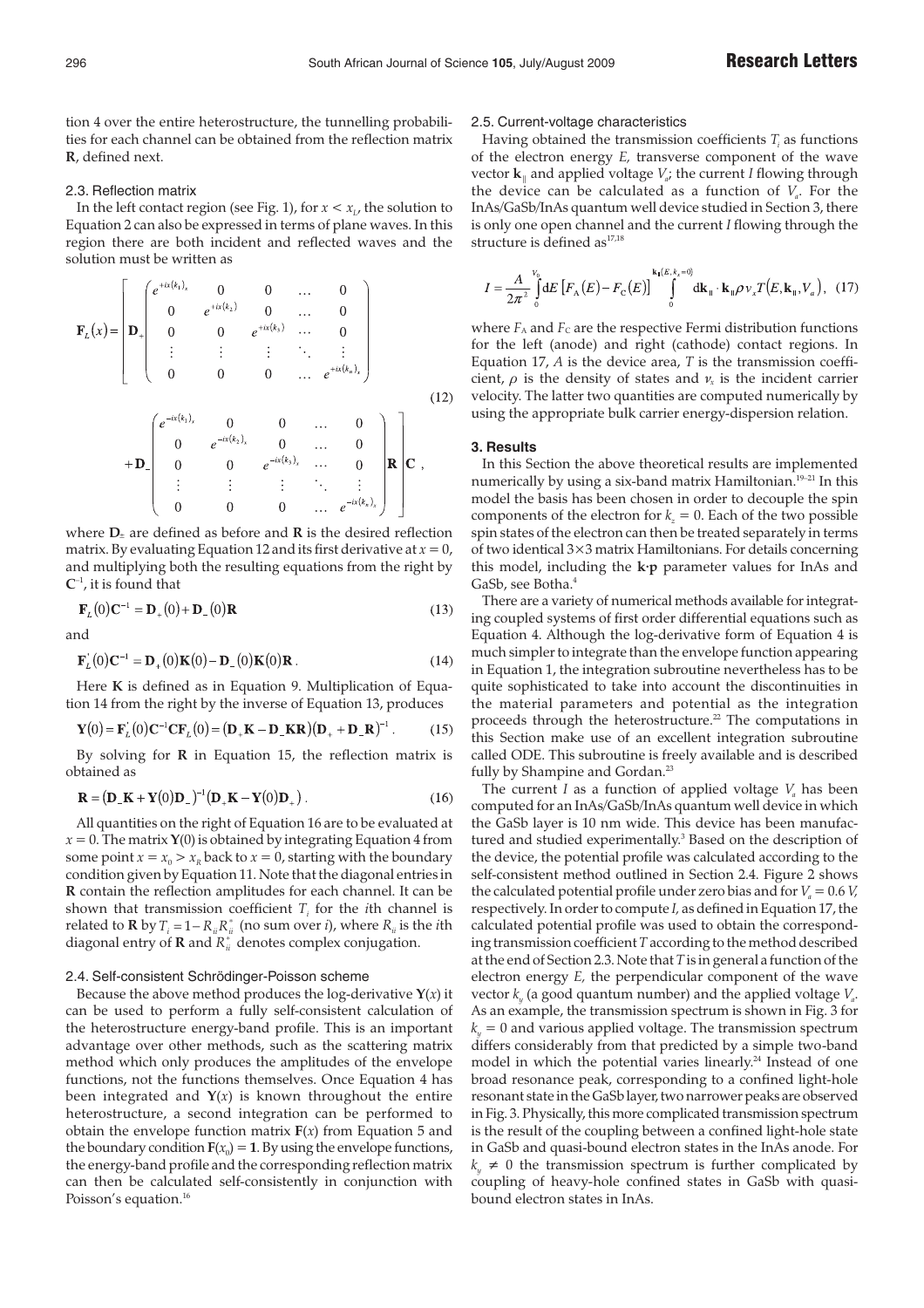

**Fig. 2**. Calculated confining potential profile (active region only) of an InAs/GaSb/ InAs quantum well device in which the GaSb layer is 10 nm wide. The solid and dashed lines correspond to applied voltages of 0.0 and 0.6 V, respectively.

It is important to note that, in Fig. 2, for zero applied voltage there are two triangular quantum wells formed in the InAs layers which surround the GsSb barrier. As the applied voltage increases the potential profile gradually changes so that the triangular quantum well to the right of the barrier eventually disappears completely, as shown in Fig. 2 for  $V_a = 0.6$  V. On the other hand, an increase in applied voltage tends to increase the depth of the left triangular quantum well (in the anode). Coupling between the quasi-bound electron states in the InAs anode and the confined hole states in GaSb is responsible for the observed negative differential resistance. This coupling also accounts for the reduction in transmission peak height with increasing applied voltage, as seen in Fig. 3.

The transmission spectrum, calculated as in Fig. 3, produces the correct current-voltage behaviour for the device. Figure 4 shows the calculated room-temperature current through the device as a function of applied voltage. In this figure the calculated peak height has been normalised (using a multiplicative factor of 1.23) to the experimental peak height in the forward biased direction. This normalisation factor is required mainly because of the uncertainty in the device area (which is in the range of  $10^{-5}$ – $10^{-4}$  cm<sup>2</sup>). In addition, there may be inevitable impurities in the sample and the value of the valence band offset between the two materials, and the position of the Fermi levels may also be uncertain.

The discrepancies between the current predicted by the present model and the much simpler two-band model, which was originally used to interpret the experimental data, do not alter the main conclusion which may be drawn from this experiment, namely that a resonant interband coupling mechanism is responsible for the observed negative differential resistance.<sup>3</sup> However, unlike the two-band current-voltage model, the present model provides semi-quantitative predictions of the peak-tovalley ratios. Since the present model does not take into account inelastic transport mechanisms, it may be concluded from the agreement reached in Fig. 3, that contrary to what was previously thought, inelastic transport mechanisms do not contribute significantly to the observed valley currents in this device, even at room temperature. Whether this conclusion generalises to other similar structures depends on how well the model compares to the other available experimental data (for example see Collins *et al.*25). A more detailed investigation of the negative differential transport mechanism in GaSb/InAs heterostructures is currently in progress.



**Fig. 3**. Calculated transmission coefficient  $T$  as a function of electron energy  $E$ for the InAs/GaSb/InAs quantum well device. Each of the four curves represents a particular value of applied voltage, as indicated by the legend.



**Fig. 4**.Comparison of the calculated and experimental current-voltage characteristics for the InAs/GaSb/InAs device. Because the device area is uncertain, the current shown here has been normalised to the peak current in the forward bias direction.A multiplicative normalisation factor of 1.23 was used for a nominal device area of 2  $\times$  10<sup>-5</sup> cm<sup>2</sup>.

Finally, it should be emphasised that the preliminary results presented in this section are merely an example of how the general theory may be implemented and compared directly to an experiment. In this article, the main aim was to communicate the very general method that was developed in Sections 2.1–2.4. Since this method was based on the well-established multiband **k·p** model, it will be useful for theoretical studies of a wide variety of other interesting phenomena which occur in semiconductor heterostructures, for example, anisotropy (band warp $ing)^{26}$  and spin-splitting (bulk, structural and due to an applied magnetic field).<sup>2</sup>

### **4. Conclusion**

An alternative method was developed and implemented numerically to calculate electronic transport properties of type-II heterostructures. As an example, a realistic numerical implementation of the method was made by using a six-band matrix Hamiltonian in which the electron spin components decoupled. The preliminary results from this model have been compared to measured current-voltage characteristics of an InAs/GaSb/InAs quantum well device in which the GaSb layer width is 10 nm. The calculated current as a function of applied voltage was found to be in semi-quantitative agreement with the